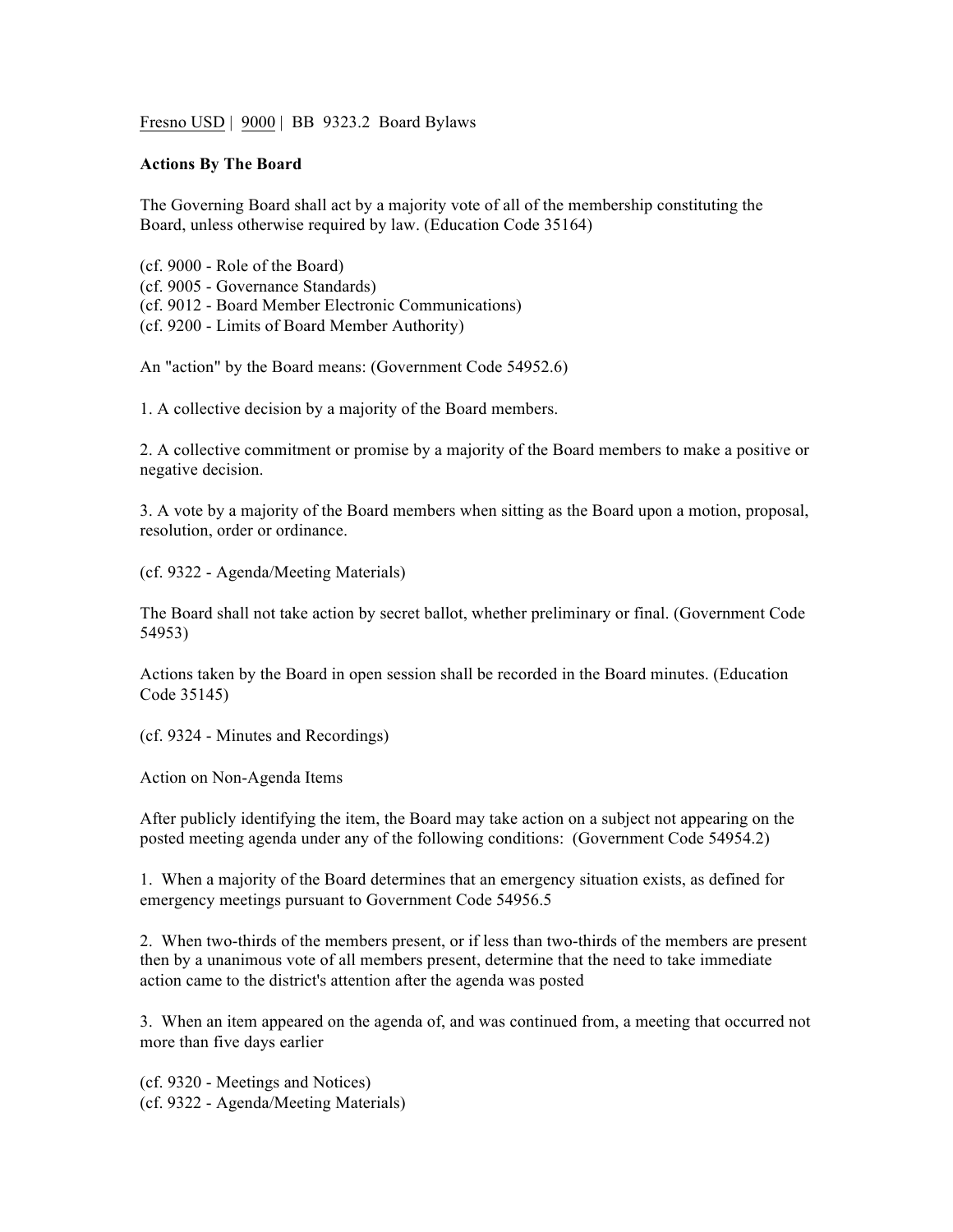## Challenging Board Actions

The district attorney's office or any interested person may file an action in court to stop or prevent the Board's violation or threats of violations of the Brown Act, to determine the applicability of the Brown Act to ongoing or future threatened Board actions, to determine the validity, under California or federal law, of any Board rule or action to penalize any of its members or otherwise discourage the member's expression, or to compel the Board to audio record its closed sessions because of its violation of any applicable Government Code provision. (Government Code 54960)

The district attorney or any interested person may present a demand that the Board cure and correct action which he/she alleges is in violation of law regarding any of the following: (Government Code 54960.1)

- 1. Open meeting and teleconferencing (Government Code 54953)
- 2. Agenda posting (Government Code 54954.2)
- 3. Closed session item descriptions (Government Code 54954.5)
- 4. New or increased tax assessments (Government Code 54954.6)
- 5. Special meetings (Government Code 54956)
- 6. Emergency meetings (Government Code 54956.5)

Any demand to "cure and correct" an alleged violation shall clearly describe the challenged action and the nature of the alleged violation and shall be presented to the Board in writing within 90 days of the date when the action was taken. If the alleged violation concerns action taken in an open session but in violation of Government Code 54954.2 (agenda posting), the written demand must be made within 30 days of the date when the alleged action took place. (Government Code 54960.1)

Within 30 days of receiving the demand, the Board shall do one of the following:

1. Cure or correct the challenged action and inform the demanding party in writing of its actions to cure or correct.

2. Determine not to cure or correct the alleged violation and inform the demanding party in writing of its decision to not cure or correct.

3. Take no action. If the Board takes no action within the 30-day review period, its inaction shall be considered a decision not to cure or correct the action.

In addition, the district attorney's office or any interested party may file an action in court to determine the applicability of the Brown Act to any past Board action not specified in Government Code 54960.1, if the following conditions are met: (Government Code 54960.2)

1. Within nine months of the alleged violation, a cease and desist letter is submitted to the Board, clearly describing the past Board action and the nature of the alleged violation. 2. The time for the Board to respond has expired and the Board has not provided an unconditional commitment to cease and desist from and not repeat the past action alleged to have violated the Brown Act.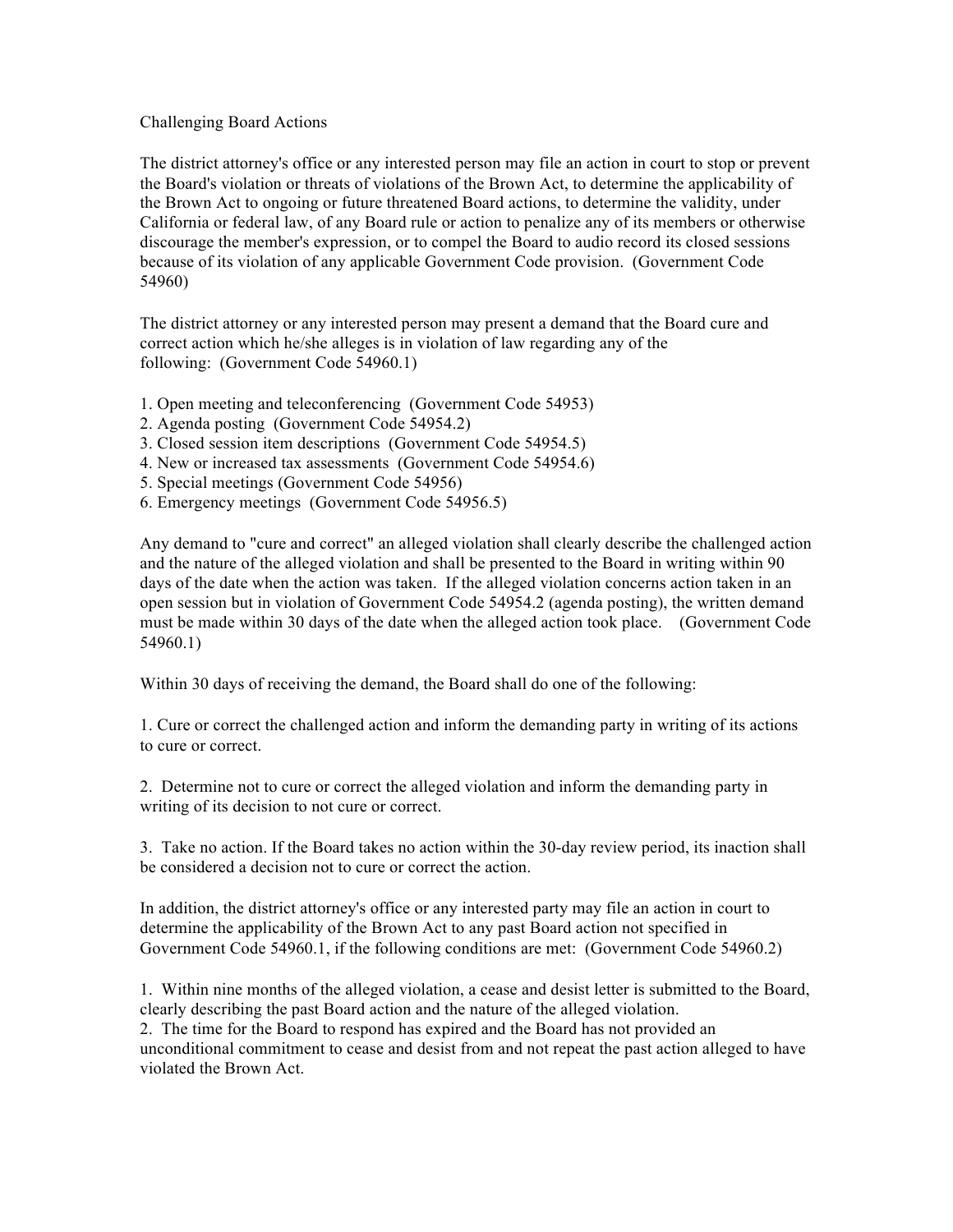*Fresno Unified School District does not harass, intimidate, or discriminate on the basis of race, color, ethnicity, national origin, ancestry, age, creed, religion, political affiliation, gender, gender identity or expression or genetic information, mental or physical disability, sex, sexual orientation, parental or marital status, military veteran status, or any other basis protected by law or regulation, in its educational program(s) or employment.*

Legal Reference: EDUCATION CODE 15266 School construction bonds 17466 Declaration of intent to sell or lease real property 17481 Lease of property with residence for nondistrict purposes 17510-17511 Resolution requiring unanimous vote of all members constituting board 17546 Private sale of personal property 17556-17561 Dedication of real property 35140-35149 Meetings 35160-35178.4 Powers and duties 48660-48661 Community day schools, establishment and restrictions

## CODE OF CIVIL PROCEDURE

425.16 Special motion to strike in connection with a public issue 1245.240 Eminent domain vote requirements 1245.245 Eminent domain, resolution adopting different use

## GOVERNMENT CODE

53090-53097.5 Regulation of local agencies by counties and cities 53724 Parcel tax resolution requirements 53790-53792 Exceeding the budget 53820-53833 Temporary borrowing 53850-53858 Temporary borrowing 54950-54963 The Ralph M. Brown Act, especially: 54952.6 Action taken, definition 54953 Meetings to be open and public; attendance; secret ballots 54960-54960.5 Actions to prevent violations 65352.2 Coordination with planning agency

PUBLIC CONTRACT CODE 3400 Bid specifications 20111 Contracts over \$50,000; contracts for construction; award to lowest responsible bidder 20113 Emergencies, award of contracts without bids

COURT DECISIONS Los Angeles Times Communications LLC v. Los Angeles County Board of Supervisors (2003) 112 Cal.App.4th 1313 McKee v. Orange Unified School District (2003) 110 Cal.App.4th 1310 Bell v. Vista Unified School District, (2002) 82 Cal.App.4th 672 Boyle v. City of Redondo Beach, (1999) 70 Cal.App.4th 1109

Management Resources: CSBA PUBLICATIONS The Brown Act: School Boards and Open Meeting Laws, 1999